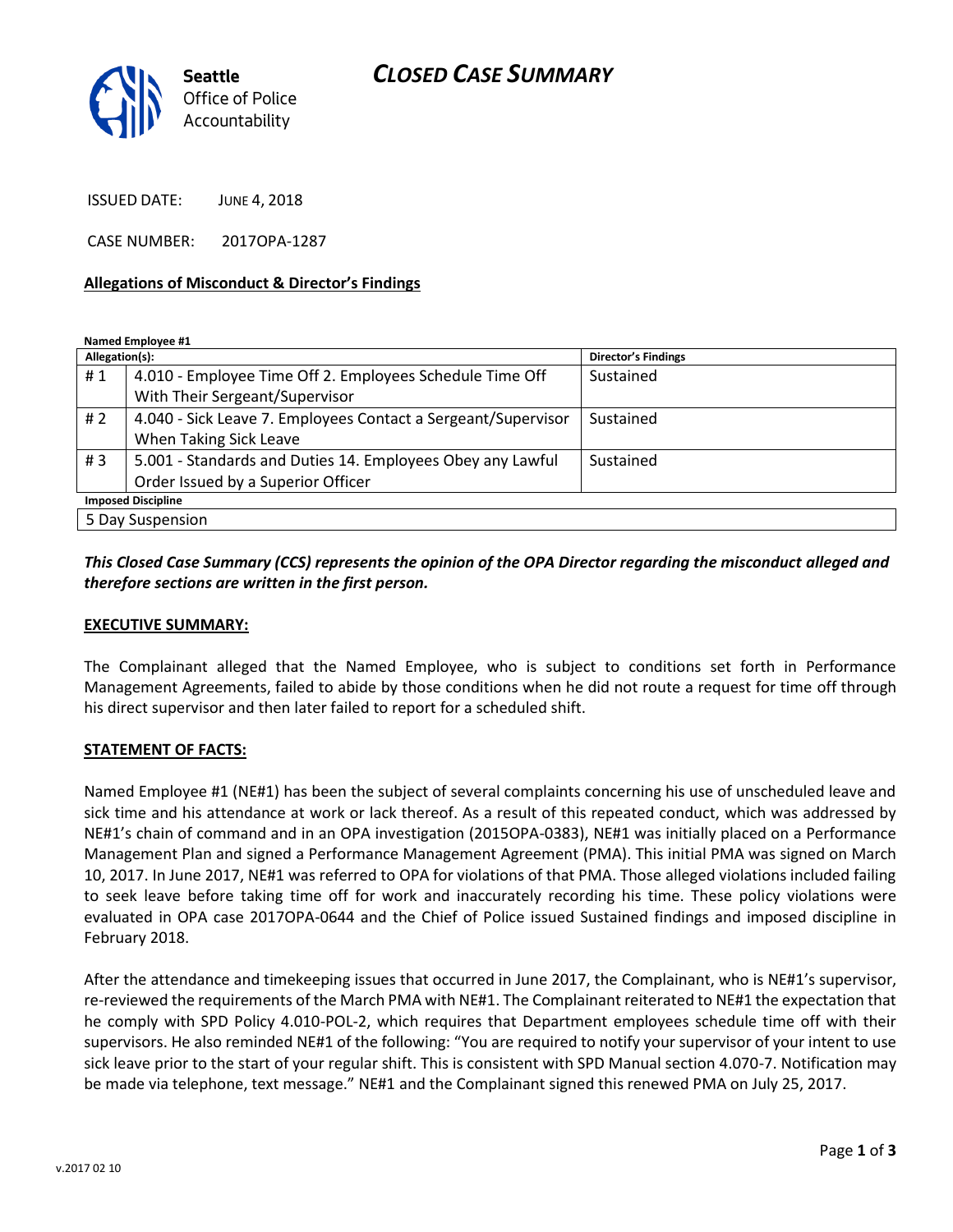

# *CLOSE CASE SUMMARY*

OPA CASE NUMBER: 2017OPA-1287

However, on December 16, 2017, NE#1 took sick leave without notifying his supervisor. NE#1, instead, notified another sergeant.

The Complainant told OPA that he made the requirements of the PMAs clear to NE#1 during their conversations. He stated that the PMAs were in force on December 16. The Complainant stated that NE#1 did not tell him of his intention to use sick leave on December 16, or any of his other supervisors at the West Precinct. The Complainant stated that he viewed NE#1's usage of sick leave without telling him or any of his other supervisors to be a violation of the PMAs. The Complainant stated that he had further explained to NE#1 that there were substantial resources within the Department that he could avail himself of to the extent that he was undergoing personal or familial difficulties. The Complainant recounted, however, that NE#1 indicated that he did not need such resources or services.

NE#1 acknowledged to OPA that he was subject to the PMAs on December 16. He further agreed that he took sick leave on that day and admitted that he did not clear that sick leave with his supervisor. NE#1 told OPA that his wife had a serious blood disorder that needed to be monitored and could, depending on the circumstances, require immediate hospitalization. NE#1 stated that on December 16 he did, in fact, have to take his wife to the hospital. NE#1 explained to OPA that he called the precinct and attempted to reach the Complainant, but was unable to do so. He stated that he spoke with a precinct clerk who told him that another sergeant was available. NE#1 then called that sergeant and let that sergeant know that he was going to be taking sick leave. NE#1 could not verify the identity of the clerk that he spoke with and speculated that she was one of the precinct's "relief" clerks.

### **ANALYSIS AND CONCLUSIONS:**

### **Named Employee #1 - Allegation #1**

### *4.010 - Employee Time Off 2. Employees Schedule Time Off With Their Sergeant/Supervisor*

SPD Policy 4.010 requires SPD employees to schedule time off with their supervisors. It states that: "Employees will contact their sergeant/supervisor before their scheduled work shift to request an unscheduled absence from duty."

As discussed more fully below, NE#1 took leave in the form of sick time without contacting his supervisor. Not only did this violate policy, but even more significantly, it was contrary to the two PMAs that were agreed to and signed by NE#1. As such, I recommend that this allegation be Sustained.

Recommended Finding: **Sustained**

## **Named Employee #1 - Allegation #2** *4.040 - Sick Leave 7. Employees Contact a Sergeant/Supervisor When Taking Sick Leave*

SPD Policy 4.040-POL-7 requires that SPD employees contact their supervisors when taking sick leave. The policy instructs that: "Employees will contact a sergeant/supervisor before the start of their regularly assigned shift on the first day of using sick leave."

As discussed above, NE#1 did not notify his supervisor prior to taking sick leave. He told OPA that he tried to reach the Complainant through the precinct clerk, but that he was told that the Complainant was not available. NE#1 could not identify which clerk he spoke with. NE#1 did not explain to OPA why he did not contact his supervisor via cell.